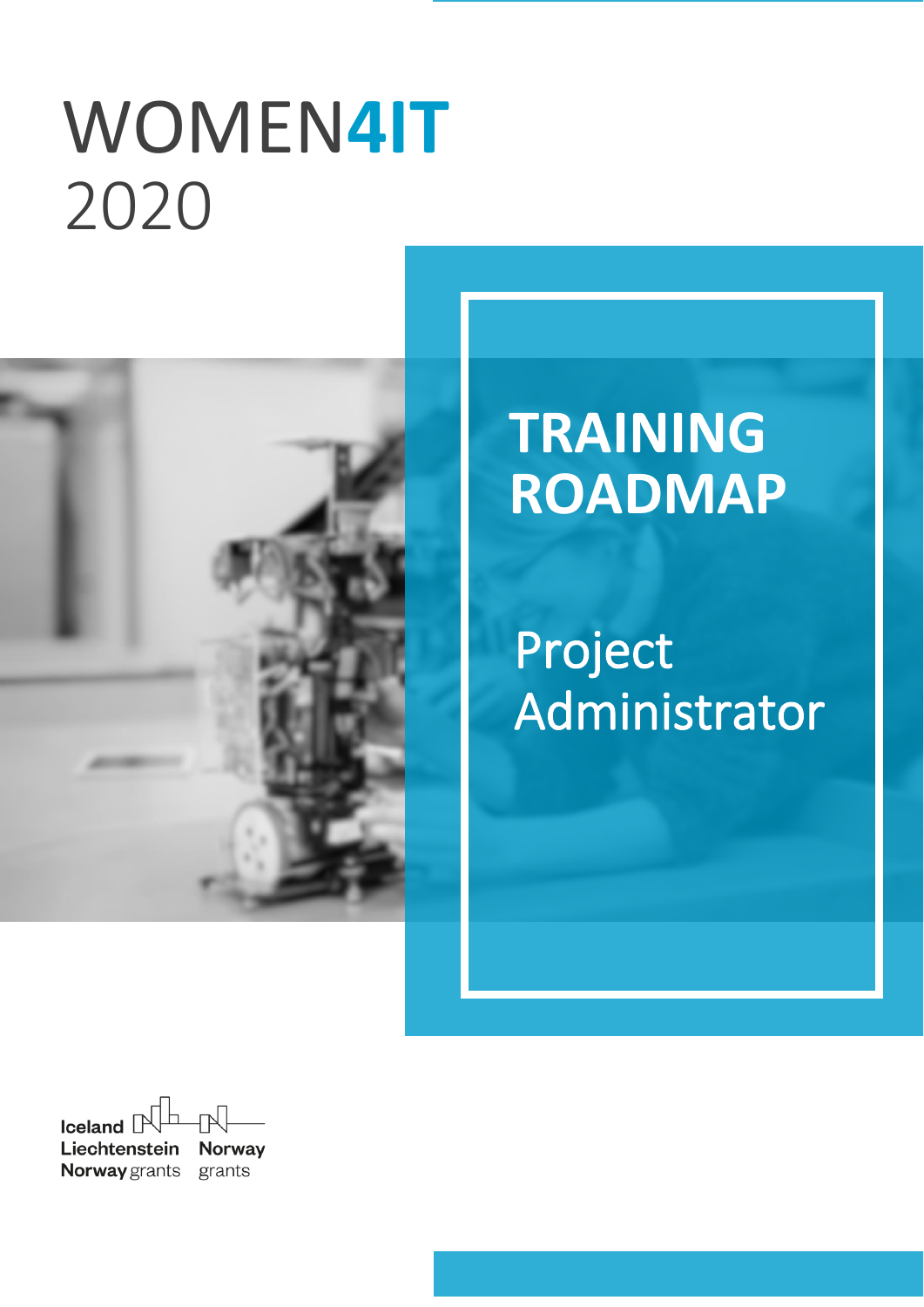$l$ celand $\lceil$ Liechtenstein **Norway** grants

About This Training Path

#### **Total Hours**

160

# **Training Objectives**

The purpose of this training path is to provide you with the necessary skills to support the management and implementation of projects in an organisation. During the training you will develop administrative skills and learn how to use common office applications and project management software. You will also learn how to use digital technologies for research, information sharing as well as for the promotion of the business on social media.

# **Upon successful completion of the training you will be able to:**

- Perform successfully administrative tasks related to a project assistant's role.
- Keep records of all information related to project for documentation, clarification and presentation to management.
- Coordinate with vendors and service providers.
- **■** Effectively use common office applications to create reports and distribute information.
- Use a common project management software application.
- Use e-mail, Internet and the social media for the promotion of the business' scope and products.
- Create and maintain a network of stakeholders.
- Organise and monitor schedules and ensure that deadlines are met.
- Supervise project tasks and workers, according to project manager instructions, to ensure that they adhere to project specification and guidelines.
- Monitor a budget and help ensure resources are used efficiently.
- Develop reports and update management on the progress of the project.
- Organise business events.
- Plan and organise meetings with team members and stakeholders.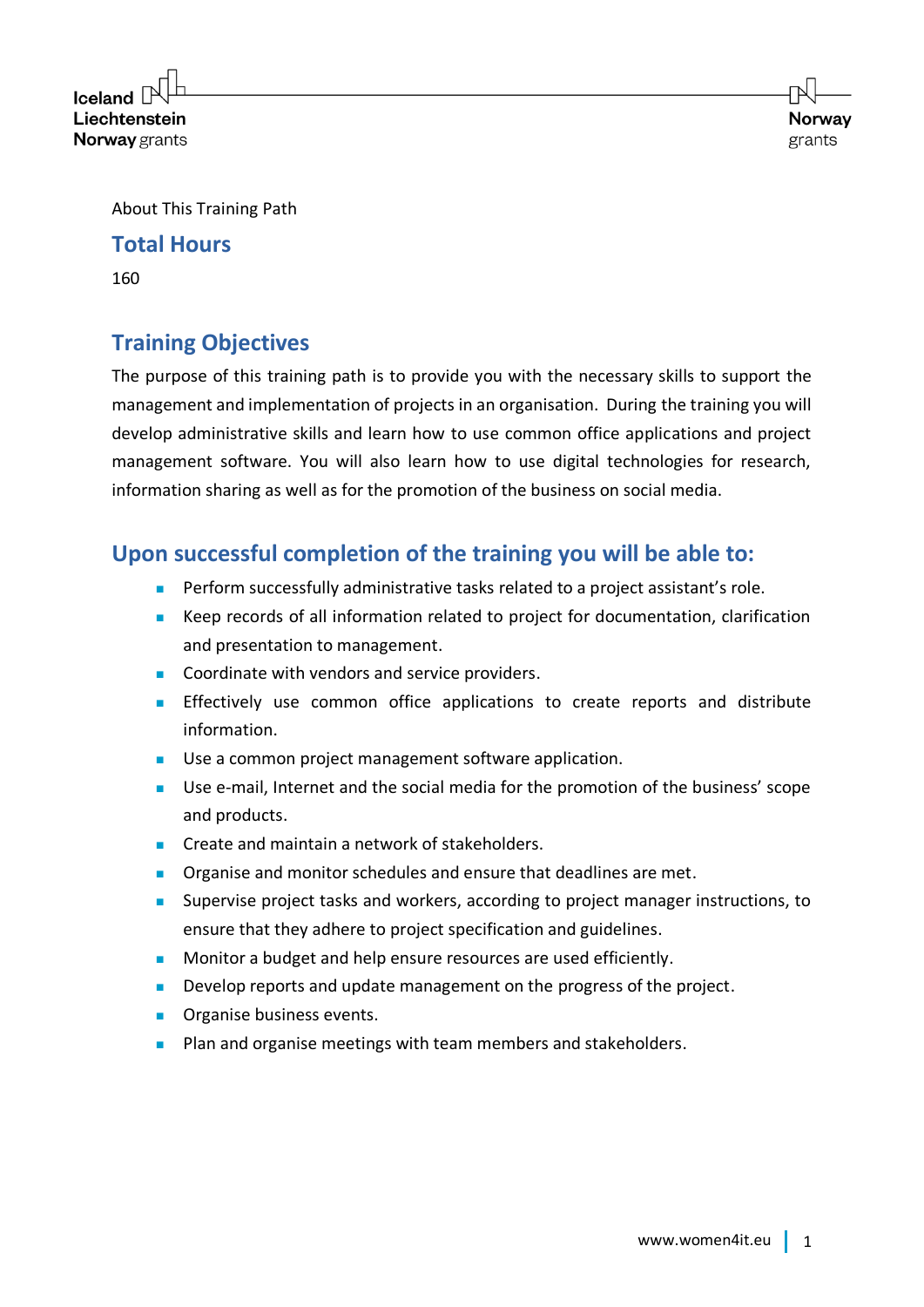

# **Success Criteria**

You are assessed continuously throughout the training, earning badges for every module you successfully complete. You must achieve all badges to successfully complete the training. A minimum attendance rate of 75% is required.

# **Accreditation**

You may qualify, in full or in part, for credits towards future training courses or certification by an awarding body. Your mentor will explain these options to you before you begin.

# **Your Training Roadmap**

Your trainer may conduct a pre-assessment exercise with you to determine your knowledge of the subject and your comfort level with technology. This may be in the form of a short online test, a paper survey or informal interview, either 1 to 1 or in a group with your fellow learners. A digital skills introductory course may be recommended for you to help you progress through the training roadmap.

## **UNIT 1**

**Coordinating and Executing Daily Administrative Tasks**

# **Learning Objectives**

- Be familiar with common project management processes and basic accounting procedures.
- Be able to schedule meetings, make travel arrangements, organise daily calendars.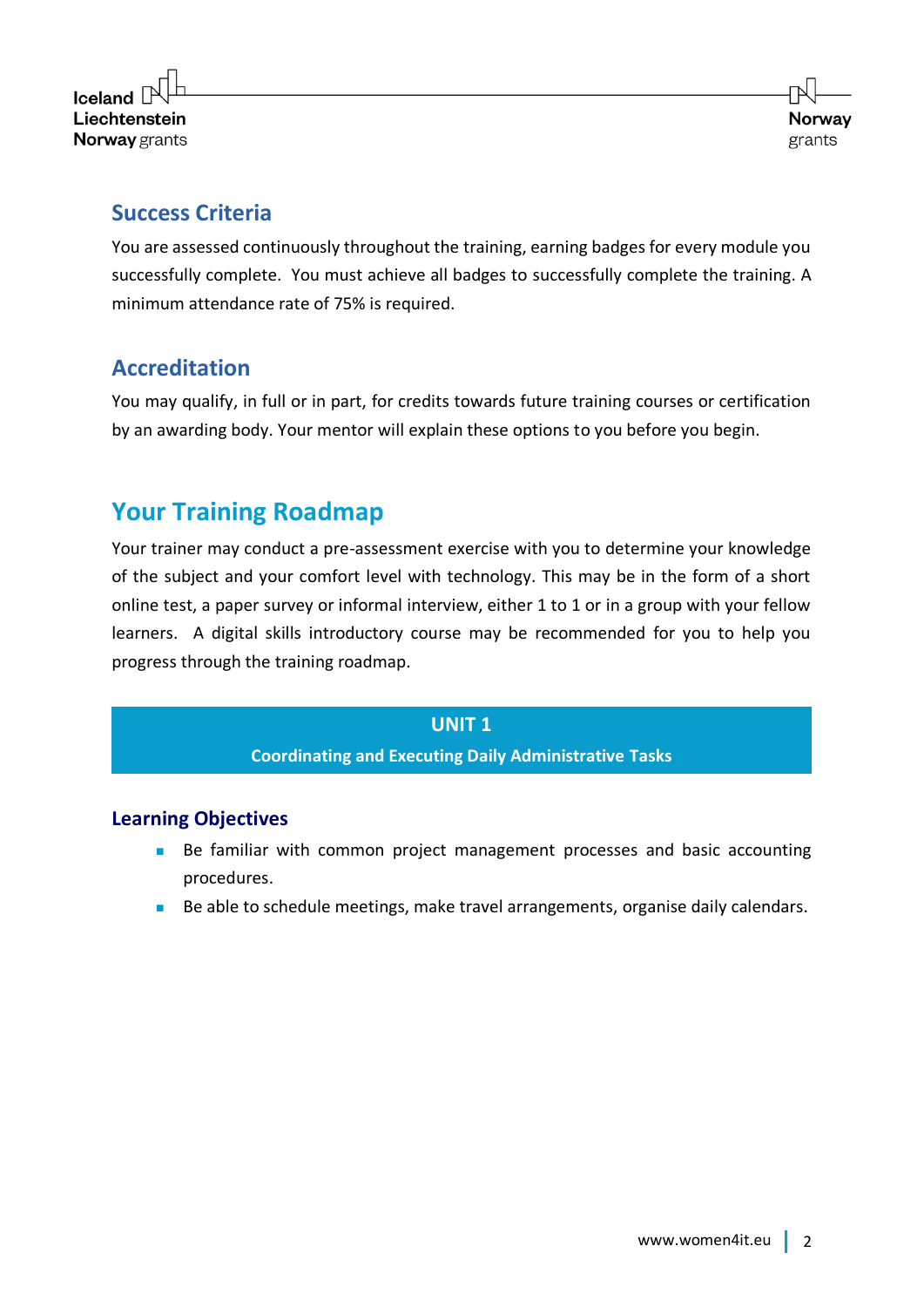# **UNIT 2 Introduction to Project Management**

## **Learning Objectives**

- Understand how businesses work in the modern environment.
- Acquire a working knowledge of the basics of project management.
- Understand the process of delivering products within cost, schedule, and resource constraints.
- Learn to develop a project plan, define and allocate resources, create the work breakdown structure and the project budget, identify and manage risks

#### **UNIT 3**

**Business Tools and Cloud Technologies**

## **Learning Objectives**

- Create and maintain electronic and paper records ensuring information is organised and easily accessible.
- Use spreadsheets to organise and structure data for developing comprehensive presentations.
- Create reports using visual aids.
- Conduct research to collect necessary information.